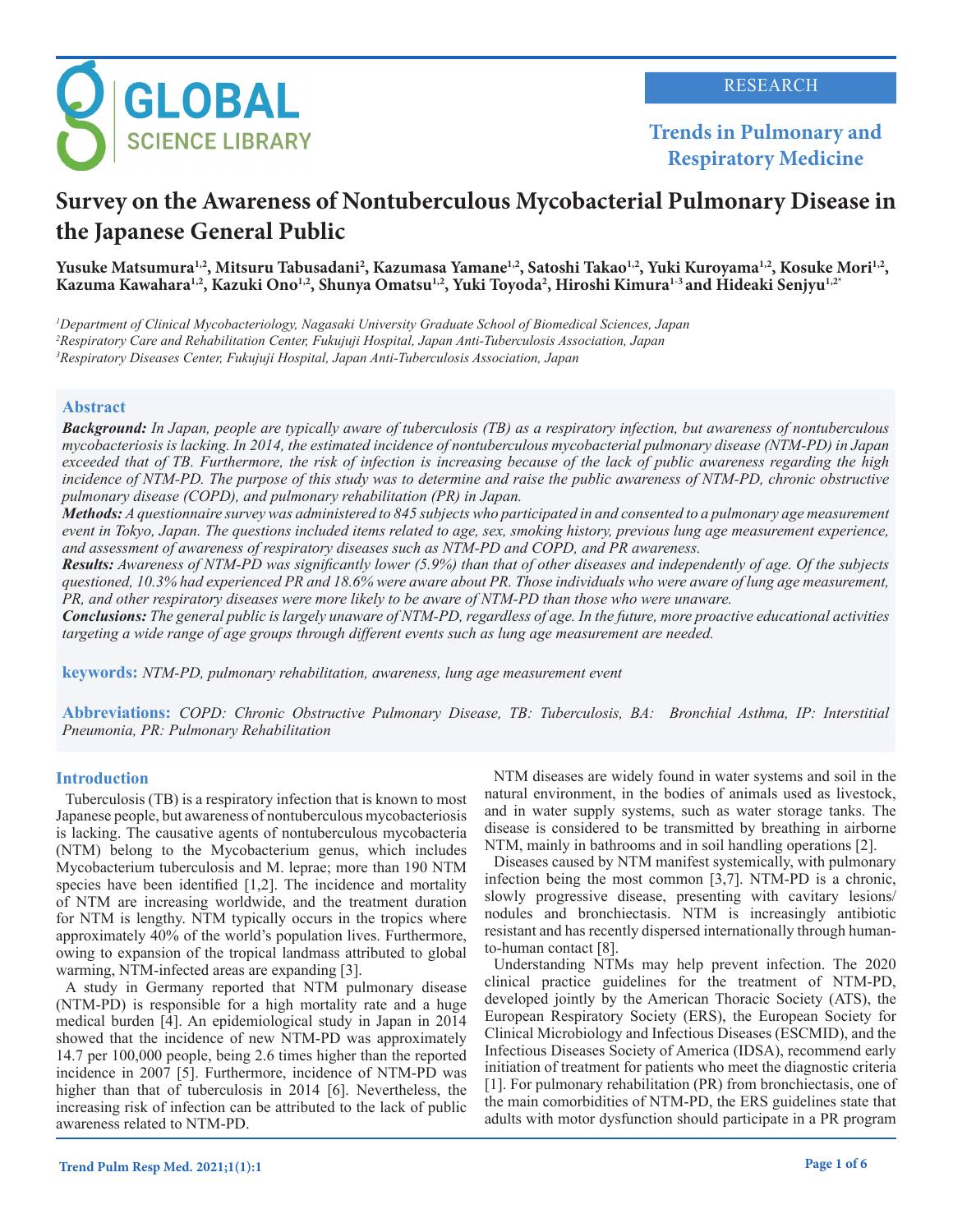and have regular monitored exercise, depending on the patient's symptoms, physical ability, and disease characteristics [9]. However, there are few reports on the effects of PR on NTM-PD.

Smoking is the main cause of COPD, which occurs in 15%– 20% of smokers. Inhalation of cigarette smoke causes the inflammation of the bronchi and the destruction of the alveoli. In Japan, approximately 8.5% of the population over 40 years of age suffer from COPD. However, a majority of COPD patients are undiagnosed and untreated. The Global Initiative for Chronic Obstructive Lung Disease (GOLD) Japan Committee has been conducting awareness campaigns since 2002 to promote the early detection and treatment of COPD [10]. The Ministry of Health, Labour, and Welfare (MHLW) set a goal of increasing COPD awareness to 80% by 2022 and is working to prevent COPD via the Health Japan 21 (a basic policy for the comprehensive promotion of health) [11]. Although Japanese COPD guidelines recommend regular use of long-acting bronchodilators and PR for moderate to severe COPD, few patients used to undergo PR [12].

The lung age measurement event is one of the COPD awareness projects, which employs the concept of lung age. This concept was created and widely disseminated by the Lung Age Promotion Secretariat under Pulmonary Physiology Specialist Committee of the Japanese Respiratory Society in 2006–2007 [13]. Notifying people of their lung age effectively motivates them to quit smoking [14]. Moreover, physical assessment of lung function raises awareness and motivates people to correct their smoking habits [15]. In the present study, we decided to investigate the awareness of NTM-PD, tuberculosis (TB), bronchial asthma (BA), interstitial pneumonia (IP), and PR by adding survey items to the COPDrelated questionnaires administered by the lung age measurement event.

The aim of this study was to determine the awareness of COPD, PR, and NTM-PD. Increasing public awareness and understanding of these diseases may prevent NTM-PD and COPD and increase the adoption of PR.

## **Subjects and methods**

## Study approval

The present study was approved by the Fukujuji Hospital Institutional Review Board on October 21, 2020 (approval number: 20039).





|                                       | Male                                          |  |  |  |  |
|---------------------------------------|-----------------------------------------------|--|--|--|--|
| Gender                                | Female                                        |  |  |  |  |
|                                       | Current smoking                               |  |  |  |  |
| Smoking history                       | Ex smoking                                    |  |  |  |  |
|                                       | No                                            |  |  |  |  |
|                                       | $<$ lyear                                     |  |  |  |  |
|                                       | $<$ 5years                                    |  |  |  |  |
| Smoking years                         | $<$ 10 $years$                                |  |  |  |  |
|                                       | 10years                                       |  |  |  |  |
|                                       | Known                                         |  |  |  |  |
| Do you know COPD?                     | Have heard before                             |  |  |  |  |
|                                       | Don't know                                    |  |  |  |  |
|                                       | Chronic cough excluding colds                 |  |  |  |  |
| Symptom                               | Sputum often comes out                        |  |  |  |  |
|                                       | Short of breath                               |  |  |  |  |
|                                       | <b>Yes</b>                                    |  |  |  |  |
| Experience with lung age measurement  | No                                            |  |  |  |  |
|                                       | Known                                         |  |  |  |  |
| Awareness of pulmonary rehabilitation | Have heard before                             |  |  |  |  |
|                                       | Don't know                                    |  |  |  |  |
|                                       | <b>Tuberculosis</b>                           |  |  |  |  |
| Mark any illnesses you know           | Bronchial asthma                              |  |  |  |  |
|                                       | Interstitial pneumonia                        |  |  |  |  |
|                                       | Nontuberculous mycobacteria pulmonary disease |  |  |  |  |

COPD= Chronic Occlusive Pulmonary Disease



#### Study design

Booths for lung age measurements were set up at events held in Tokyo, Japan, in 2019. Individuals were excluded from the study if lung function could not be measured or the individual was unable to complete the questionnaire. Of the 845 people surveyed, 728 participants were included in the study and gave their consent (Figure 1). The subjects were informed orally about the study in accordance with the Declaration of Helsinki and their responses to the questionnaire were considered consent to participate in the study.

#### Clinical course

The content of the questionnaire is shown in figure 2. Five diseases were selected for the awareness survey. In addition to COPD and NTM-PD, three diseases were selected for comparison (TB, BA, and IP). Participants who responded "known" or "have heard before" to the questions about COPD and PR awareness were categorized as the aware group. Former and current smokers were included in the same group. NTM-PD awareness was compared between the three age groups: 49 years and younger, 50–69 years, and 70 years and older.

#### Statistical analyses

.

Statistical analyses were conducted using IBM SPSS Statistics for Windows, Version 25.0 (IBM Corp., Armonk, NY, USA). Comparisons between the two groups were made with Chi-square tests. Stepwise binomial logistic regression analysis was used for the association between NTM-PD awareness and other items, with the level of significance set at less than 5%. Adjusted residuals in the Chi-square test were considered significant if they were greater than or equal to 1.96.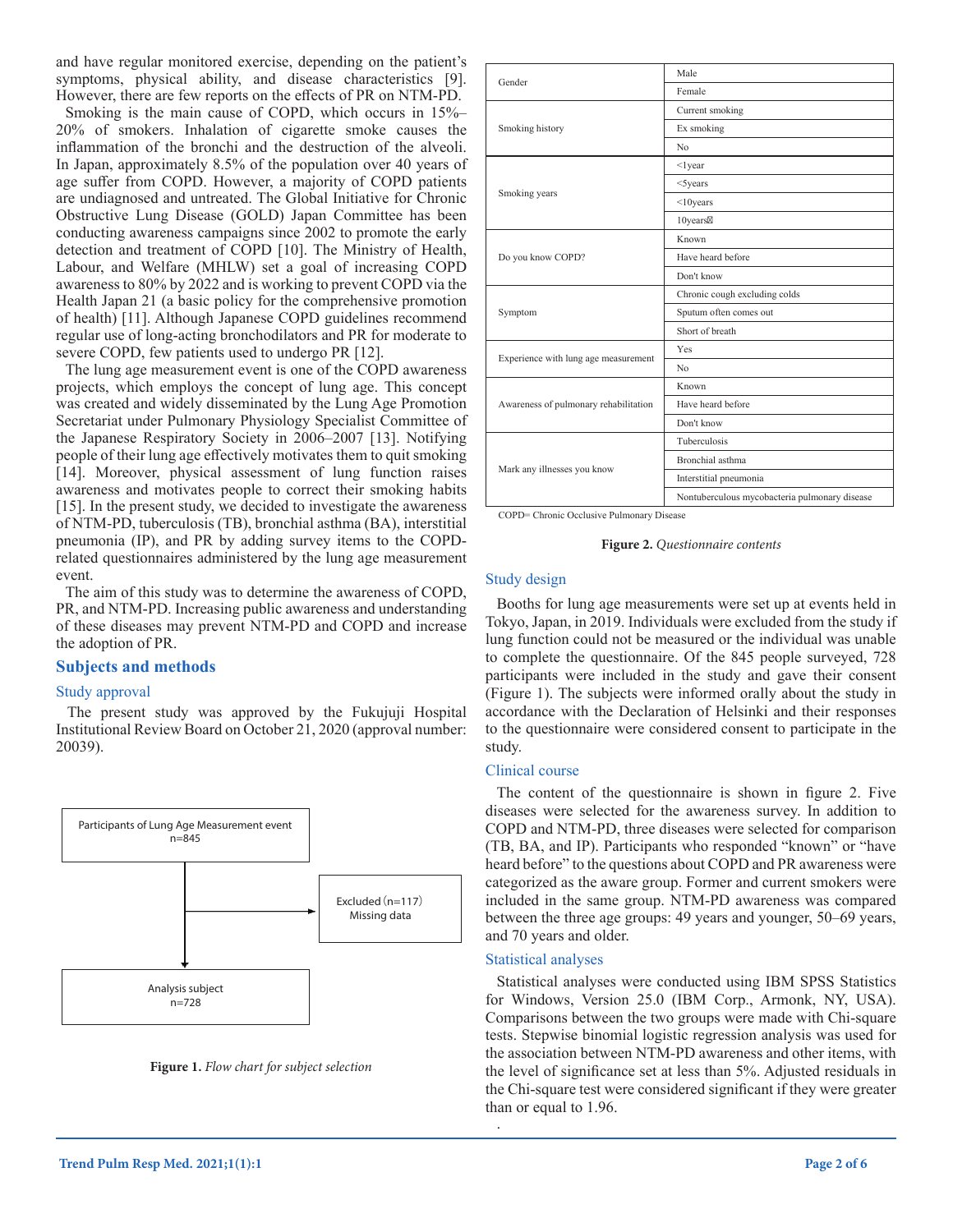## **Results**

A comparison of the participants according to sex is shown in table 1. The majority of participants were women (496 participants, 68.1%) and the average age of the participants was 62.8 years. The women had a lung age below their actual age, while the men had a lung age 6.6 years older than their actual age. A significantly higher percentage of men were current smokers (14.7%) compared with women (6.9%). Including past smokers produced similar results; a higher percentage of men were smokers (53.4%) compared with women (17.9%). Disease awareness was highest for BA at 84%,

followed by TB at 78.8%, COPD at 51%, IP at 29.9%, and NTM-PD at 5.9%. Women were significantly more aware of COPD, TB, and BA than men. Awareness of PR was low (18.5%) overall, with no intersex differences. An equal percentage of men and women (10.3%) had undergone a lung age measurement experience.

NTM-PD awareness according to the age group is shown in table 2. Awareness of NTM-PD was low at less than 7% for both men and women in all age groups, with an overall rate of 5.9%. No significant differences in awareness among the age groups were observed.

#### **Table 1.** *Comparison by gender*

|                                                          | Male           | Female         | <b>Total</b> |
|----------------------------------------------------------|----------------|----------------|--------------|
|                                                          |                |                |              |
| Participants (n,%)                                       | 232(31.9)      | 496(68.1)      | 728(100)     |
| Age(years, SD)                                           | 61.3(16.1)     | 63.5(15.0)     | 62.8(15.4)   |
| Lung age(years, SD)                                      | 67.9(21.4)     | 62.3(20.5)     | 64.1(20.9)   |
| Smoking history: current smoker<br>(n, %)                | $34(14.7)^*$   | 34(6.9)        | 68(9.3)      |
| Smoking history: current and<br>$ex\text{-}smoker(n,\%)$ | $124(53.4\%)*$ | 89(17.9%)      | 213(29.2)    |
| Experience of lung age measure-<br>ment $(n, %)$         | 24(10.3)       | 51(10.3)       | 75(10.3)     |
| Awareness:                                               |                |                |              |
| $COPD(n,\%)$                                             | $108(46.6\%)$  | $263(53.0\%)*$ | 371(51.0)    |
| pulmonary rehabilitation (n,%)                           | 50(21.6)       | 85(17.1)       | 135(18.5)    |
| Tuberculosis (n,%)                                       | 170(73.3)      | $404(81.5)^*$  | 574(78.8)    |
| Bronchial asthma (n,%)                                   | 185(79.7)      | $427(86.1)^*$  | 612(84.1)    |
| Interstitial pneumonia (n,%)                             | 49(21.1)       | 169(34.1)      | 218(29.9)    |
| $NTM-PD(n,\%)$                                           | $12(5.2\%)$    | $31(6.3\%)$    | 43(5.9%)     |

NTM-PD: Nontuberculous mycobacteria pulmonary disease; COPD: Chronic Occlusive Pulmonary Disease; Data are reported as mean, standard deviation or n (%)

\* Results were calculated by Chi square test, p<0.05

#### **Table 2.** *Age and NTM-PD awareness*

| Gender                                                |                       | Female      |                  |         | Male        |            |         | <b>Total</b> |                |         |
|-------------------------------------------------------|-----------------------|-------------|------------------|---------|-------------|------------|---------|--------------|----------------|---------|
|                                                       |                       |             | NTM-PD awareness |         |             |            |         |              |                |         |
| Age                                                   |                       | <b>Yes</b>  | <b>No</b>        | p-value | <b>Yes</b>  | <b>No</b>  | p-value | <b>Yes</b>   | N <sub>o</sub> | p-value |
|                                                       | $n$ (%)               | 6(6.7%)     | 83(93.3%)        |         | $2(3.2\%)$  | 60(96.8%)  |         | $8(5.3\%)$   | 143(94.7%)     |         |
| $49 \geq$                                             | adjusted<br>residuals | 0.2         | $-0.2$           |         | $-0.8$      | 0.8        |         | $-0.4$       | $0.4\,$        |         |
|                                                       | $n$ (%)               | $12(6.5\%)$ | 174(93.5%)       | 0.951   | $4(5.1\%)$  | 75(94.9%)  |         | $16(6.0\%)$  | 249(94.0%)     | 0.938   |
| $50 - 69$                                             | adjusted<br>residuals | 0.1         | $-0.1$           |         | $-0.1$      | 0.1        | 0.652   | 0.1          | $-0.1$         |         |
|                                                       | $n(\%)$               | $13(5.9\%)$ | 208(94.1%)       |         | $6(6.6\%)$  | 85(93.4%)  |         | $19(6.1\%)$  | 293(93.9%)     |         |
| $70 \leq$                                             | adjusted<br>residuals | $-0.3$      | 0.3              |         | 0.8         | $-0.8$     |         | 0.2          | $-0.2$         |         |
|                                                       | $n$ (%)               | $31(6.3\%)$ | 465(93.8%)       |         | $12(5.2\%)$ | 220(94.8%) |         | $43(5.9\%)$  | 685(94.1%)     |         |
| NTM-PD: Nontuberculous mycobacteria pulmonary disease |                       |             |                  |         |             |            |         |              |                |         |

\* Results were calculated by Chi square test, p<0.05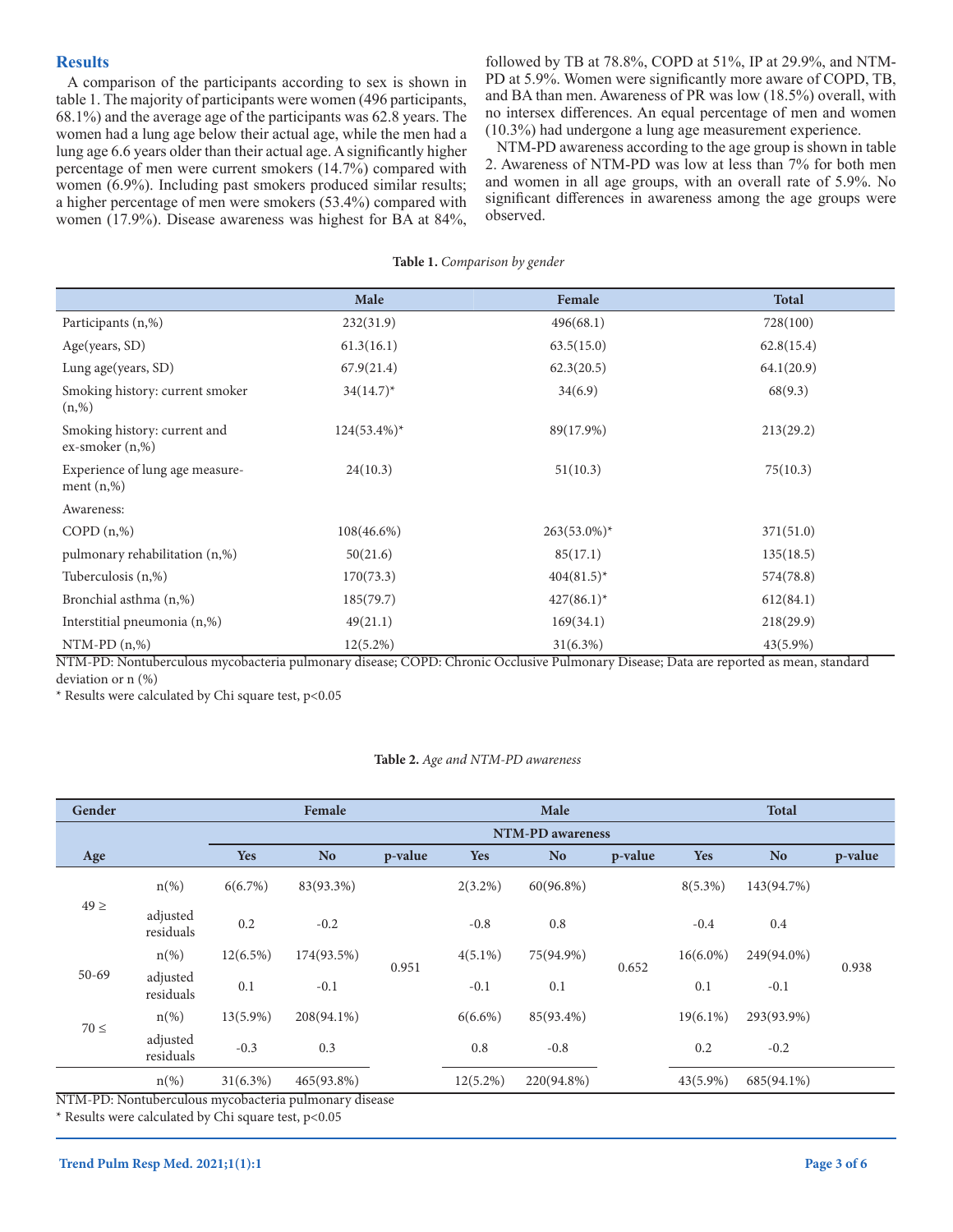|                          |                |                    | NTM-PD awareness |                |          |
|--------------------------|----------------|--------------------|------------------|----------------|----------|
|                          |                |                    | <b>Yes</b>       | N <sub>o</sub> | p-values |
| Experience with lung age |                | $n(\%)$            | $9(12.0\%)$      | 66(88.0%)      |          |
| measurement              | Yes            | adjusted residuals | 2.4              | $-2.4$         |          |
|                          |                | $n(\%)$            | $34(5.2\%)$      | 619(94.8%)     | 0.018    |
|                          | N <sub>o</sub> | adjusted residuals | $-2.4$           | 2.4            |          |
| Total                    |                | $n(\%)$            | $43(5.9\%)$      | 685(94.1%)     |          |
| Awareness of pulmonary   | Yes            | $n(\%)$            | $16(11.9\%)$     | $119(88.1\%)$  |          |
| rehabilitation           |                | adjusted residuals | 3.2              | $-3.2$         |          |
|                          |                | $n(\%)$            | $27(4.6\%)$      | 566(95.4%)     | 0.001    |
|                          | N <sub>o</sub> | adjusted residuals | $-3.2$           | 3.2            |          |
| Total                    |                | $n(\%)$            | $43(5.9\%)$      | 685(94.1%)     |          |

NTM-PD: Nontuberculous Mycobacteria Pulmonary Disease

 $^{\star}$  Results were calculated by Chi square test, p<0.05

## **Table 4.** *Relationship between awareness of other diseases and NTM-PD awareness*

|                |                      |                    |            | NTM-PD awareness |         |
|----------------|----------------------|--------------------|------------|------------------|---------|
|                |                      |                    | Yes        | N <sub>o</sub>   | p-value |
|                |                      | $n$ (%)            | 34 (9.2%)  | 337 (90.8%)      |         |
|                | Yes                  | adjusted residuals | 3.8        | $-3.8$           |         |
| COPD awareness | No                   | $n$ $(\%)$         | $9(2.5\%)$ | 348 (97.5%)      | < 0.01  |
|                |                      | adjusted residuals | $-3.8$     | 3.8              |         |
|                | Total                | $n$ (%)            | 43 (5.9%)  | 685 (94.1%)      |         |
|                |                      | $n$ (%)            | 42 (7.3%)  | 532 (92.7%)      |         |
|                | Yes                  | adjusted residuals | 3.1        | $-3.1$           |         |
| TB awareness   | N <sub>o</sub>       | $n$ (%)            | $1(0.6\%)$ | 153 (99.4%)      | 0.002   |
|                |                      | adjusted residuals | $-3.1$     | 3.1              |         |
|                | Total                | $n$ (%)            | 43 (5.9%)  | 685 (94.1%)      |         |
|                |                      | $n$ (%)            | 43 (7.0%)  | 569 (93.0%)      |         |
|                | Yes                  | adjusted residuals | 2.9        | $-2.9$           |         |
| BA awareness   | No                   | $n$ (%)            | $0(0\%)$   | 116 (100%)       | 0.003   |
|                |                      | adjusted residuals | $-2.9$     | 2.9              |         |
|                | Total                | $n$ (%)            | 43 (5.9%)  | 685 (94.1%)      |         |
| IP awareness   |                      | $n$ $(\%)$         | 29 (13.3%) | 189 (86.7%)      |         |
|                | $\operatorname{Yes}$ | adjusted residuals | 5.5        | $-5.5$           |         |
|                | N <sub>o</sub>       | $n$ (%)            | 14 (2.7%)  | 496 (97.3%)      | < 0.01  |
|                |                      | adjusted residuals | $-5.5$     | 5.5              |         |
|                | Total                | $n$ (%)            | 43 (5.9%)  | 685 (94.1%)      |         |

NTM-PD: Nontuberculous mycobacteria pulmonary disease; COPD: Chronic Occlusive Pulmonary Disease; TB: Tuberculosis; BA: Bronchial asthma; IP=Interstitial pneumonia; \* Results were calculated by Chi-square test, p<0.05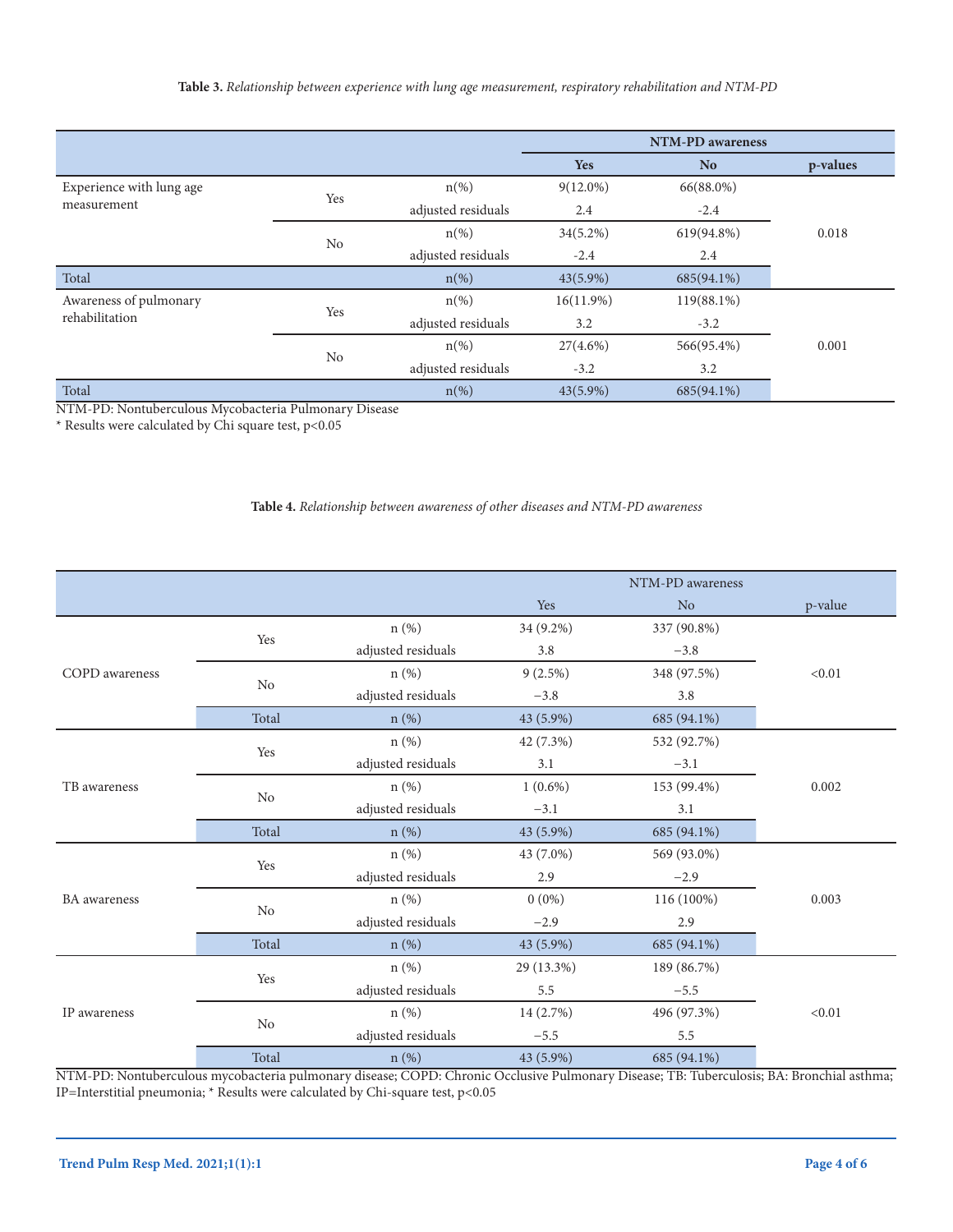| <b>Variables</b> | Odds ratio                                                                                                                                     | 95%Cl |       | p-value |  |
|------------------|------------------------------------------------------------------------------------------------------------------------------------------------|-------|-------|---------|--|
| COPD awareness   | 2.695                                                                                                                                          | l.231 | 5.902 | 0.013   |  |
| IP awareness     | 3.28                                                                                                                                           | .396  | 5.873 | 0.001   |  |
|                  | MTM DD. Mantuk angulawa mwaka stania mulmanamy diagoga: CODD, Chuania Ogalugiyya Dulmanamy Diagoga: ID: Internetitial magyarania: 050/ CL 050/ |       |       |         |  |

NTM-PD: Nontuberculous mycobacteria pulmonary disease; COPD: Chronic Occlusive Pulmonary Disease; IP: Interstitial pneumonia; 95% CI: 95% Confidence Interval; \*Results were calculated by stepwise binomial logistic regression analysis, p<0.05; Hosmer & Lemeshow test p=1.000

Lung age measurement experience was significantly associated with the awareness of NTM-PD ( $p=0.018$ ), and sexrelated association was not observed. NTM-PD awareness was significantly higher in people who were aware of PR (p=0.001) (Table 3). The association between NTM-PD awareness and COPD, TB, BA, and IP was investigated. NTM-PD awareness was also significantly associated with awareness of COPD, TB, BA, or IP (Table 4). A stepwise binomial logistic regression analysis was performed for NTM-PD awareness, PR awareness, lung age measurement experience, and four other diseases (Table 5). In addition, COPD, BA, and IP were associated with NTM-PD awareness, with IP showing the strongest association (odds ratio,  $3.28, p<0.01$ ).

#### **Discussion**

A questionnaire survey was conducted at a lung age measurement event held in Tokyo, Japan, to determine the general public's awareness of NTM-PD and other diseases, as well as PR. The results of the survey showed that approximately 95% of the public were unaware of NTM-PD. Although the awareness of COPD did not reach the Japanese target of ≥80% [11], 51% of the respondents had heard of it or were aware of COPD. People may be more aware of COPD than NTM-PD because COPD awareness campaigns began in 2002. Since then, there have been many opportunities for people in all age groups to see and hear about COPD through the dissemination of information on websites and video streaming services [16]. PR awareness among the general public was low (18.5%), which may contribute to delayed rehabilitative interventions, not only for NTM-PD but also for respiratory diseases in general.

NTM-PD takes a long time to diagnose and treat and incurs a significant treatment burden and economic loss [7]. Although antibiotic treatment is the mainstay intervention, drug selection and other treatment strategies are still inconsistent [1]. The importance of PR was emphasized in a 2013 ATS/ERS statement [17]. In addition, recent publications indicate that PR is effective against NTM-PD [18]. Raising awareness of PR and NTM-PD may facilitate early PR interventions to improve disease control and reduce the burden of treatment for patients.

The average of smokers is more in male than in female. The percentage of male smokers (14.6%) was lower than the male smoking rate of 26.9% in 2018 reported by MHLW [19]. Thus, concerns related to male's health are improving. However, the number of female participants was more than twice as high as male participants, and a higher number of women were aware of COPD, TB, and BA, suggesting that men still have lower health awareness than women.

The association found between NTM-PD and awareness of other diseases may be due to exposure to information about respiratory diseases through the general media and participation at health events. Ten percent of all participants had previous lung age

measurement experience and the association between previous lung age measurement experience and NTM-PD was confirmed. Participants with previous lung age measurement experience may have been more health conscious and had more opportunities to obtain information about NTM-PD. Considering that awareness of NTM-PD was low in all age groups, we believe that providing the general public with information on NTM-PD, not only at lung age measurement events but also at events targeting all age groups, is important for raising awareness of NTM-PD.

The awareness of COPD in this study was higher than the 2019 internet awareness survey (27.8%) conducted by the GOLD Japan Committee. This result may be limited by the subjects being all participants in a lung age measurement event and had a high level of health awareness. Those respondents could choose two options for the other four diseases, compared with three options for COPD awareness, may have influenced the results. If the other four diseases had a choice of "have heard before," the results for NTM-PD and IP, for which awareness was low in the survey, might have been different. This survey was limited to investigating the awareness of NTM-PD and PR, and no detailed explanations were given in the actual field. Thus, the survey did not increase awareness. We believe it is necessary to go beyond awareness surveys to provide detailed explanations of NTM-PD and increase the opportunities to raise awareness in the general public.

## **Conclusions**

The survey revealed that awareness of NTM-PD is very low compared with other respiratory diseases, such as COPD and TB. Because the prevalence of NTM-PD is increasing year by year and the medical burden of NTM-PD is high, more active awarenessraising activities should be conducted in the future. Targeting a wide range of age groups through the media and events, such as the lung age measurement events, is needed.

#### **Acknowledgments**

The authors thank the study participants, technical staff, administrative support team, and our co-workers for their help. We would like to thank the Environmental Restoration and Conservation Agency, the Tokyo Metropolitan Government, the Higashikurume Medical Association, and the Japan Anti-Tuberculosis Association for their cooperation in this study.

This study was supported by the Daiwa Securities Health Foundation. The funder had no role in study design, data collection and analysis, decision to publish, or preparation of the manuscript. The funder had no role in study design, data collection and analysis, decision to publish, or preparation of the manuscript.

#### **References**

1. Daley CL, Iaccarino JM, Lange C, Cambau E, Wallace RJ, et al. Treatment of Nontuberculous Mycobacterial Pulmonary Disease: An Official ATS/ERS/ESCMID/IDSA Clinical Practice Guideline. Clin Infect Dis. 2020; 71: 905-913.